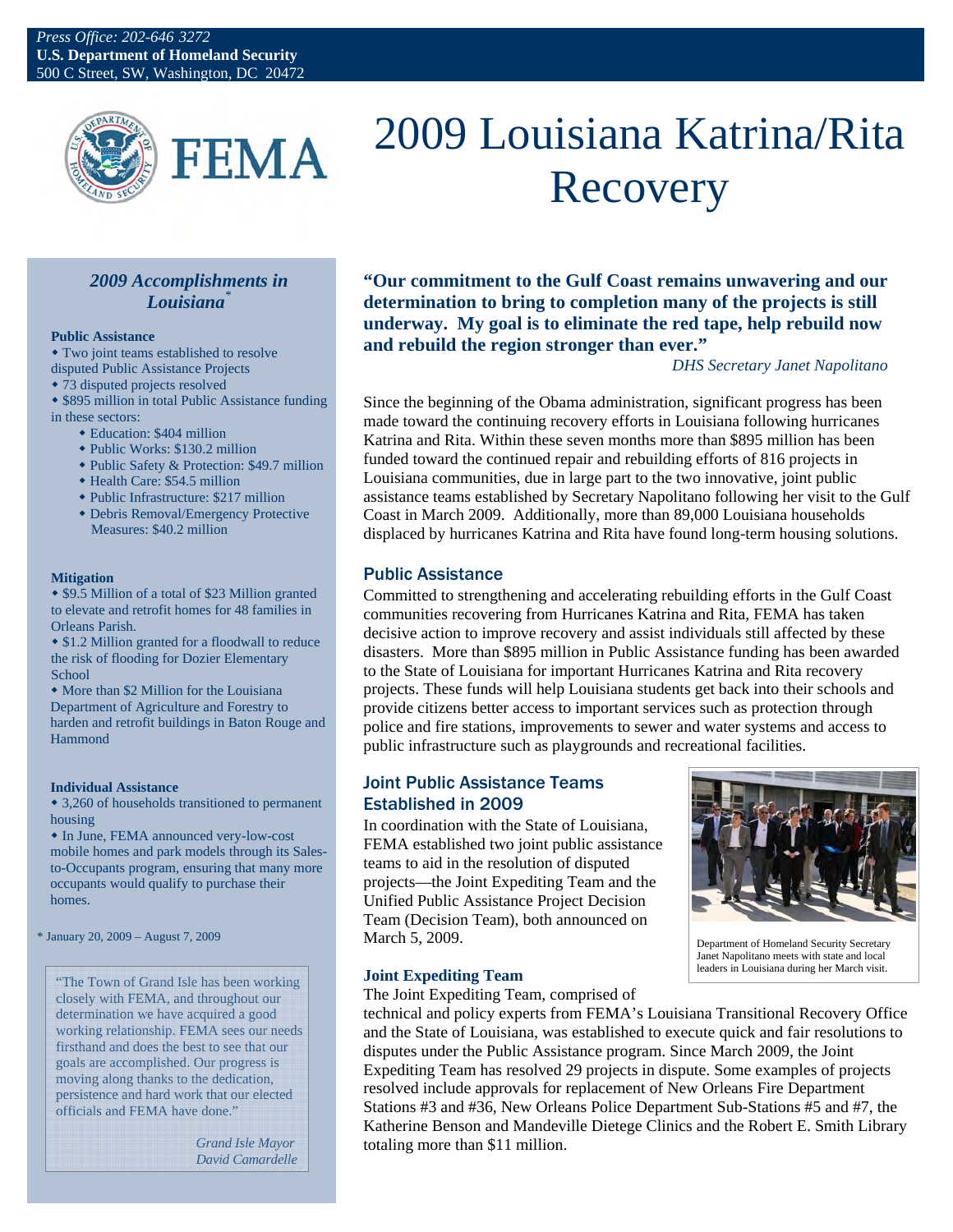## *Public Assistance and Mitigation Grant Funding for Major Projects FEMA and DHS announced the following*

*funding in 2009* 

#### **January**

- **\$3.7 million**: St. Bernard Grand Ballroom
- **\$3 million** for 20 reconstructions: City of Slidell Reconstruction grant
- **\$1.1 million**: Slidell sewer system cleaning

#### **February**

- **\$3.8 million**: Louisiana State University Modular Dental Clinic
- **\$46.5 million**: Plaquemines Parish Pump Stations

#### **March**

- **\$9.5 million**: Orleans Parish elevations of 48 homes **\$1.3 million**: Xavier University hazard mitigation
- funding

#### **April**

- **\$13.1 million**: Recovery School District building
- **\$8 million**: Holy Cross Schools
- **\$3.5 million**: SUNO mold remediation
- **\$2.7 million**: Lakefront Airport Terminal Building repairs
- **\$15 million**: Canal Street complex repair and mitigation efforts
- **\$2.2 million**: Orleans Parish installation of 5,000 water meters
- **\$1.2 million**: Celebration Christian School and Daycare replacement of contents
- **\$1.4 million**: City of New Orleans Emergency Operations Center communication network
- **\$7.8 million**: South Cameron High School and Elementary School replacement/consolidation
- **\$1.7 million**: Louisiana Facility Planning and Control
- **\$1.1 million**: Carrollton Water Treatment Plant
- **\$2.2 million**: North and South Florissant Drainage Pump Stations
- **\$3.4 million**: St. Bernard construction and demolition debris removal
- **\$4 million**: Plaquemines Parish canals debris & sediment removal

### **May**

- **\$2 million**: Louisiana Department of Agriculture and Forestry mitigation funding
- **\$1 million**: City of New Orleans Sewerage Pump Stations elevation grant
- **\$147.8 million**: Recovery School District-4 quick start schools consolidation grant
- **\$1 million**: St. Bernard fire hydrants

## **June**

- **\$10.8 million**: Louisiana State University Clinical Education Building
- **\$1.2 million**: Dozier Elementary floodwall

#### **July**

- **\$1.6 million**: Robert E. Smith Library replacement
- **\$13.8 million**: St. Bernard Parish roadways
- **\$32.9 million**: Tulane University additional funding **\$1.1 million**: Calcasieu Parish acquisition of 5 properties
- **\$7.2 million**: Jefferson Parish elevation of 40 homes

#### **August**

 **\$32 million**: Southern University of New Orleans for replacement of the New Science, Old Science, Multipurpose and Clark Education buildings



(L-R) Mark Cooper, Craig Fugate, Tony Russell, Bob Josephson, Eddie Williams Charlie Axton (partially hidden), Mark Debossier, Mark Riley

## **Unified Public Assistance Project Decision Team**

FEMA and the State of Louisiana jointly established the Decision Team to make final eligibility determination for disputed Public Assistance projects. Decision Team representatives review stalled projects, work through the issues that relate to these projects, and make final determinations in order to move the project through the system. Since March 2009, the Decision Team has resolved 44 cases that were previously in dispute. Examples of cases

determined eligible by the Decision Team include the Louisiana State University Health Science Center for the Student Residence Hall; the School of Nursing and Allied Health; and the Library, Administration, and Resource Center for mitigation projects totaling more than \$3 million in Public Assistance funds.

"The recovery of the public school system in Orleans Parish is an ongoing process and involves not only the Recovery School District and FEMA, but the cooperation of the LRA, the Louisiana Department of Education and the Governor's Office of Homeland Security and Emergency Preparedness. FEMA is proud to have such steadfast partners to turn a visionary idea and an innovative funding solution into a reality for thousands of school children."

> *FEMA Louisiana Transitional Recovery Office Acting Director Tony Russell*

## **Public Assistance Sector Highlights**

Education: More than \$400 million has been obligated to the state of Louisiana for K-12 public schools and universities affected by Hurricanes Katrina and Rita. These funds will help approximately 35 K-12 and 5 higher education facilities return to their pre-Katrina conditions. For instance, \$22.2 million was awarded to the Recovery School District for repairs or replacements to various facilities such as Little Woods Elementary School's main building and Lake Area Middle School's gym.

Public Works: Approximately \$130.2 million in funding has been given to communities for the repair or replacement of sewage collection systems and treatment plants and lift stations.

Public Safety & Protection: \$49.7 million has been obligated for public safety projects, including more than \$1.0 million for the repair or replacement of more than 500 fire hydrants throughout St. Bernard Parish and more than \$1 million for the repair or replacement of prisons, jails and detention centers in the greater New Orleans area.

Health Care: \$54.5 million has been obligated for health care projects. \$3.6 million was obligated to the Louisiana State University Health Sciences Center to reimburse for contents, equipment, fire alarm systems, and mold remediation for damaged facilities, including the Lions Eye Clinic, School of Dentistry Clinic, and Medical School.

Public Infrastructure: \$217 million obligated for public infrastructure projects, state management costs that enable the state to administer and manage the public assistance grants for projects such as the rebuilding of Robert E. Smith Library on Canal Boulevard and the restoration of roadways in New Orleans and St. Bernard Parish and emergency protective measures.

Debris Removal/Emergency Protective Measures: \$40.2 million has been obligated for debris removal and emergency protective measures, including waterways debris pick up in 23 southern parishes of Louisiana.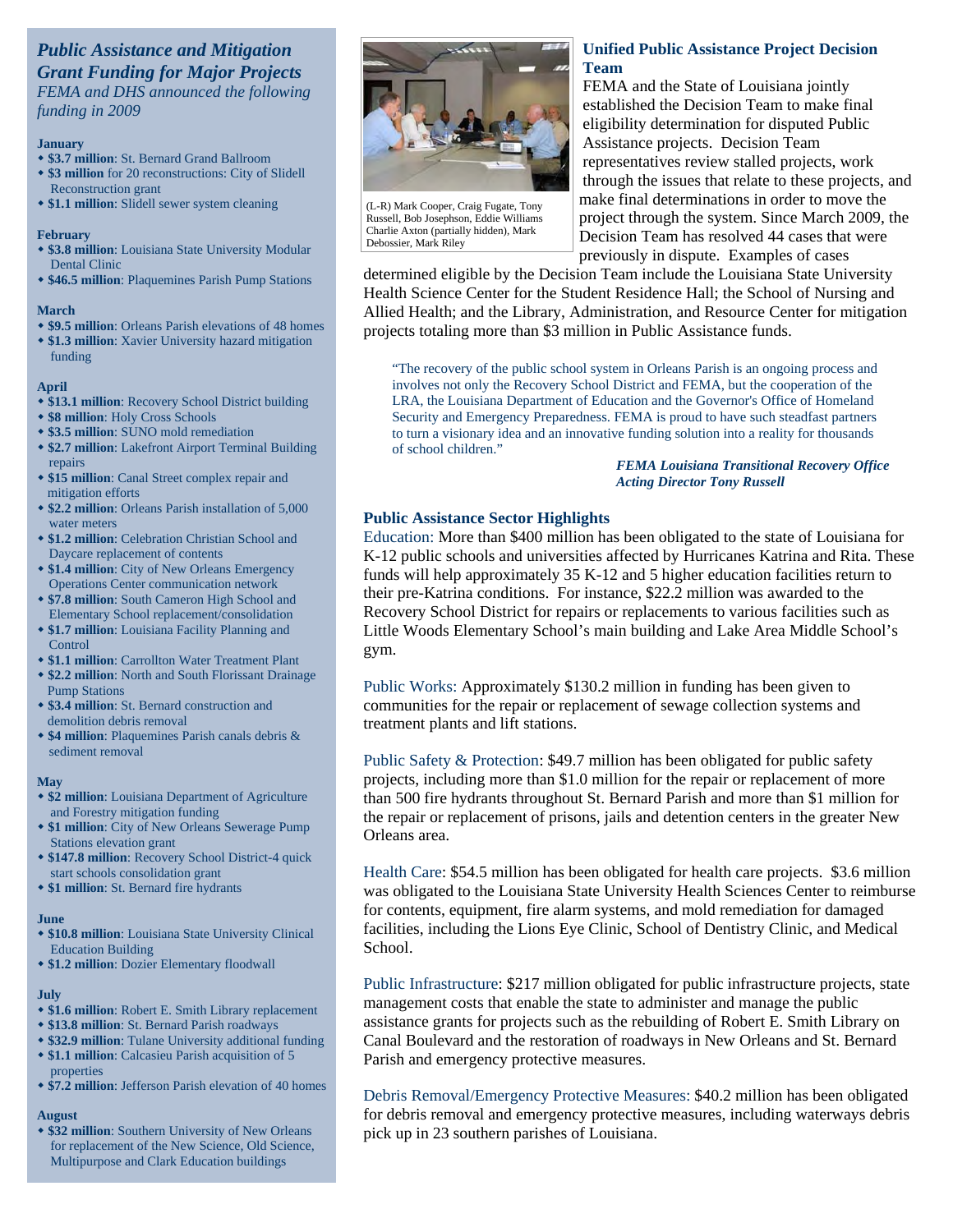# Special Community Disaster Loan Forgiveness

In March 2009, Secretary Napolitano announced that FEMA proposed an amendment to its Special Community Disaster Loan (CDL) regulations to include loan forgiveness procedures and requirements for Hurricanes Katrina and Rita. Proposed regulations stated that local governments that received Special CDLs from FEMA following Hurricanes Katrina and Rita will be eligible to apply for forgiveness of all or part of those loans if the local government revenues following the disasters were insufficient to meet operating budget requirements for that local government.

The comment period for the proposed rule closed June 2, 2009. Once comments have been adjudicated, FEMA will issue a final regulation establishing the loan forgiveness procedures. Once the final rule goes into effect, FEMA will begin to accept loan forgiveness applications.



# V-Zones

After careful evaluation and working with congressional, state and local partners, FEMA amended its guidance for construction of public works within Coastal High Hazard Areas (V-Zones). The amended guidance allows new construction projects that have begun or completed construction to remain or continue, with funding, so long as the applicant agrees to waive the right to apply for a new replacement project outside the V-Zone. The new guidance also provides for a reevaluation of projects that have not commenced construction or physical site development. The LATRO completed its evaluation of those projects and all were identified as repair projects.

## Arbitration Panel

On Aug. 6, Secretary Napolitano announced a new arbitration process to expedite resolution of outstanding public assistance projects stemming from Hurricanes Katrina and Rita. The new arbitration system is designed to further recovery efforts by providing final adjudication of disputes arising from public assistance projects by an independent, neutral panel of arbitrators. Pursuant to this new process, a panel of arbitrators will be available to review certain disputes involving Public Assistance projects in excess of \$500,000 arising from Hurricanes Katrina and Rita in the Gulf Coast states of Alabama, Louisiana, Mississippi, and Texas.

Multiple, third-party, neutral arbitration panels will be established as required to meet the caseload demand. Each panel will consist of three judges, independent of DHS. The Civilian Board of Contract Appeals will provide the primary pool of judges. The designated arbitration panel will consider all written statements and supporting documentation from the applicant, the state, and the FEMA regional administrator.

## **Mitigation**

Through the FEMA Hazard Mitigation Grant Program FEMA has actively helped Louisiana prepare for potential future disasters. 2009 accomplishments include:

- To date, through its Public Assistance program, FEMA has funded more than \$3.2 million in reconstruction grants for Dozier Elementary. Included in this funding is the agency's recent grant of \$1.2 million to construct a concrete floodwall around the school, reducing the risk of flooding from future events and complying with National Flood Insurance Program (NFIP) requirements.
- Louisiana Department of Agriculture & Forestry (LDAF) supports the federal response after a disaster—it is vital that its buildings are able to withstand strong hurricane winds to allow responders to bring emergency assistance without interruptions. More than \$2 million in FEMA Hazard Mitigation funding is being provided to harden and retrofit LDAF buildings in Baton Rouge and Hammond.
- FEMA has released \$9.5 million of a \$23 million Hazard Mitigation Grant Program project to cover the costs of elevating structures to the Advisory Base Flood Elevation (ABFE) level or Base Flood Elevation (BFE) level, whichever is higher. These residential properties will also be retrofitted against high wind hazards to protect them from future storms.
- With the completion of digital flood insurance rate maps to the coastal parishes at the end of 2008, FEMA has been holding open houses and technical workshops, and attending city council meetings in 2009 to educate and inform residents on the importance of the new maps.

# Individual Assistance

In response to hurricanes Katrina and Rita, FEMA has assisted 1,498,722 disaster survivors with some form of housing assistance totaling over \$5.2 billion. FEMA conducted the largest temporary housing operation in the history of the country providing temporary housing units (THUs) to 143,123 households throughout the Gulf Coast.

Since January 20, 2009, more than 3,260



THU residents attend a FEMA rental resource fair

households in Louisiana have moved out of FEMA temporary housing and into more suitable, longer-term, functional housing resulting in 99% of those originally housed, returning to permanent housing.